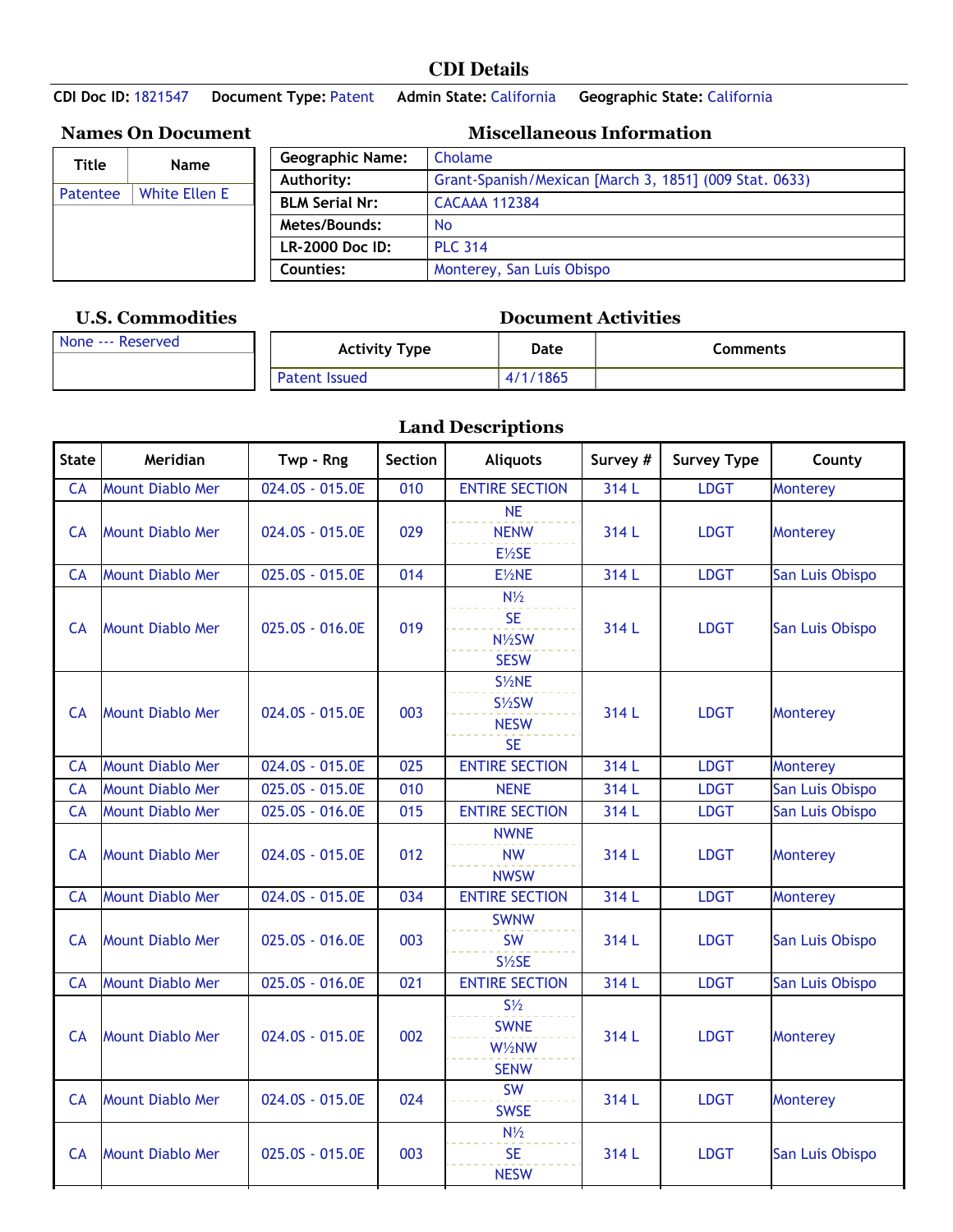| <b>CA</b> | <b>Mount Diablo Mer</b> | 025.0S - 016.0E              | 014 | <b>NWNW</b>                                                                     | 314 L | <b>LDGT</b> | San Luis Obispo |
|-----------|-------------------------|------------------------------|-----|---------------------------------------------------------------------------------|-------|-------------|-----------------|
| CA        | <b>Mount Diablo Mer</b> | 024.0S - 015.0E              | 020 | <b>ENTIRE SECTION</b>                                                           | 314 L | <b>LDGT</b> | Monterey        |
| <b>CA</b> | <b>Mount Diablo Mer</b> | 024.0S - 016.0E              | 032 | S1/2NW<br>SW<br>$W\frac{1}{2}SE$<br><b>SESE</b>                                 | 314 L | <b>LDGT</b> | <b>Monterey</b> |
| <b>CA</b> | <b>Mount Diablo Mer</b> | 025.0S - 016.0E              | 008 | <b>ENTIRE SECTION</b>                                                           | 314 L | <b>LDGT</b> | San Luis Obispo |
| <b>CA</b> | <b>Mount Diablo Mer</b> | 025.0S - 016.0E              | 030 | N <sub>1/2</sub> NE<br><b>SENE</b>                                              | 314 L | <b>LDGT</b> | San Luis Obispo |
| <b>CA</b> | <b>Mount Diablo Mer</b> | 024.0S - 015.0E              | 015 | <b>ENTIRE SECTION</b>                                                           | 314 L | <b>LDGT</b> | Monterey        |
| <b>CA</b> | <b>Mount Diablo Mer</b> | 024.0S - 015.0E              | 036 | <b>ENTIRE SECTION</b>                                                           | 314 L | <b>LDGT</b> | <b>Monterey</b> |
| <b>CA</b> | <b>Mount Diablo Mer</b> | 025.0S - 016.0E              | 005 | <b>ENTIRE SECTION</b>                                                           | 314 L | <b>LDGT</b> | San Luis Obispo |
| <b>CA</b> | <b>Mount Diablo Mer</b> | 025.0S - 016.0E              | 027 | W1/2NW<br><b>NWSW</b>                                                           | 314 L | <b>LDGT</b> | San Luis Obispo |
| CA        | <b>Mount Diablo Mer</b> | 024.0S - 015.0E              | 011 | <b>ENTIRE SECTION</b>                                                           | 314 L | <b>LDGT</b> | Monterey        |
| <b>CA</b> | <b>Mount Diablo Mer</b> | 024.0S - 015.0E              | 033 | $E\frac{1}{2}$<br>N <sup>1</sup> / <sub>2</sub> NW<br><b>SENW</b>               | 314 L | <b>LDGT</b> | Monterey        |
| <b>CA</b> | <b>Mount Diablo Mer</b> | 025.0S - 015.0E              | 024 | N1/2NE<br><b>SENE</b>                                                           | 314 L | <b>LDGT</b> | San Luis Obispo |
| <b>CA</b> | <b>Mount Diablo Mer</b> | 025.0S - 016.0E              | 020 | <b>ENTIRE SECTION</b>                                                           | 314 L | <b>LDGT</b> | San Luis Obispo |
| <b>CA</b> | <b>Mount Diablo Mer</b> | 024.0S - 015.0E              | 008 | <b>SESW</b><br>S1/2SE<br><b>NESE</b>                                            | 314 L | <b>LDGT</b> | <b>Monterey</b> |
| <b>CA</b> | <b>Mount Diablo Mer</b> | 024.0S - 015.0E              | 027 | <b>ENTIRE SECTION</b>                                                           | 314 L | <b>LDGT</b> | Monterey        |
| CA        | <b>Mount Diablo Mer</b> | 025.0S - 015.0E              | 012 | <b>ENTIRE SECTION</b>                                                           | 314 L | <b>LDGT</b> | San Luis Obispo |
| <b>CA</b> | <b>Mount Diablo Mer</b> | 025.0S - 016.0E              | 017 | <b>ENTIRE SECTION</b>                                                           | 314 L | <b>LDGT</b> | San Luis Obispo |
| <b>CA</b> | <b>Mount Diablo Mer</b> | 024.0S - 015.0E              | 014 | $W\frac{1}{2}$<br>N1/2NE<br><b>SWNE</b>                                         | 314 L | <b>LDGT</b> | Monterey        |
| <b>CA</b> | <b>Mount Diablo Mer</b> | 024.0S - 015.0E              | 035 | <b>ENTIRE SECTION</b>                                                           | 314 L | <b>LDGT</b> | Monterey        |
| <b>CA</b> | <b>Mount Diablo Mer</b> | 025.0S - 016.0E              | 004 | <b>ENTIRE SECTION</b>                                                           | 314 L | <b>LDGT</b> | San Luis Obispo |
| <b>CA</b> | <b>Mount Diablo Mer</b> | 025.0S - 016.0E              | 022 | $W\frac{1}{2}$<br>W1/2NE                                                        | 314 L | <b>LDGT</b> | San Luis Obispo |
| <b>CA</b> | <b>Mount Diablo Mer</b> | 024.0S - 015.0E              | 009 | $S\frac{1}{2}$<br><b>NE</b><br>S1/2NW                                           | 314 L | <b>LDGT</b> | <b>Monterey</b> |
| <b>CA</b> | <b>Mount Diablo Mer</b> | 024.0S - 015.0E              | 028 | <b>ENTIRE SECTION</b>                                                           | 314 L | <b>LDGT</b> | Monterey        |
| <b>CA</b> | <b>Mount Diablo Mer</b> | 025.0S - 015.0E              | 013 | $N\frac{1}{2}$<br><b>SE</b><br>N1/2SW<br><b>SESW</b>                            | 314 L | <b>LDGT</b> | San Luis Obispo |
| <b>CA</b> | <b>Mount Diablo Mer</b> | 025.0S - 016.0E              | 018 | <b>ENTIRE SECTION</b>                                                           | 314 L | <b>LDGT</b> | San Luis Obispo |
| CA        | <b>Mount Diablo Mer</b> | $\overline{024.0S} - 015.0E$ | 022 | <b>ENTIRE SECTION</b>                                                           | 314 L | <b>LDGT</b> | Monterey        |
| CA        | <b>Mount Diablo Mer</b> | 025.0S - 015.0E              | 001 | <b>ENTIRE SECTION</b>                                                           | 314 L | <b>LDGT</b> | San Luis Obispo |
| <b>CA</b> | <b>Mount Diablo Mer</b> | 025.0S - 016.0E              | 010 | <b>ENTIRE SECTION</b>                                                           | 314L  | <b>LDGT</b> | San Luis Obispo |
| <b>CA</b> | <b>Mount Diablo Mer</b> | 025.0S - 016.0E              | 033 | <b>NW</b><br>$W\frac{1}{2}E\frac{1}{2}$<br><b>NENE</b><br>N1/2SW<br><b>SESW</b> | 314 L | <b>LDGT</b> | San Luis Obispo |
| <b>CA</b> | <b>Mount Diablo Mer</b> | 024.0S - 015.0E              | 017 | $E\frac{1}{2}$<br>E1/2W1/2                                                      | 314L  | <b>LDGT</b> | Monterey        |